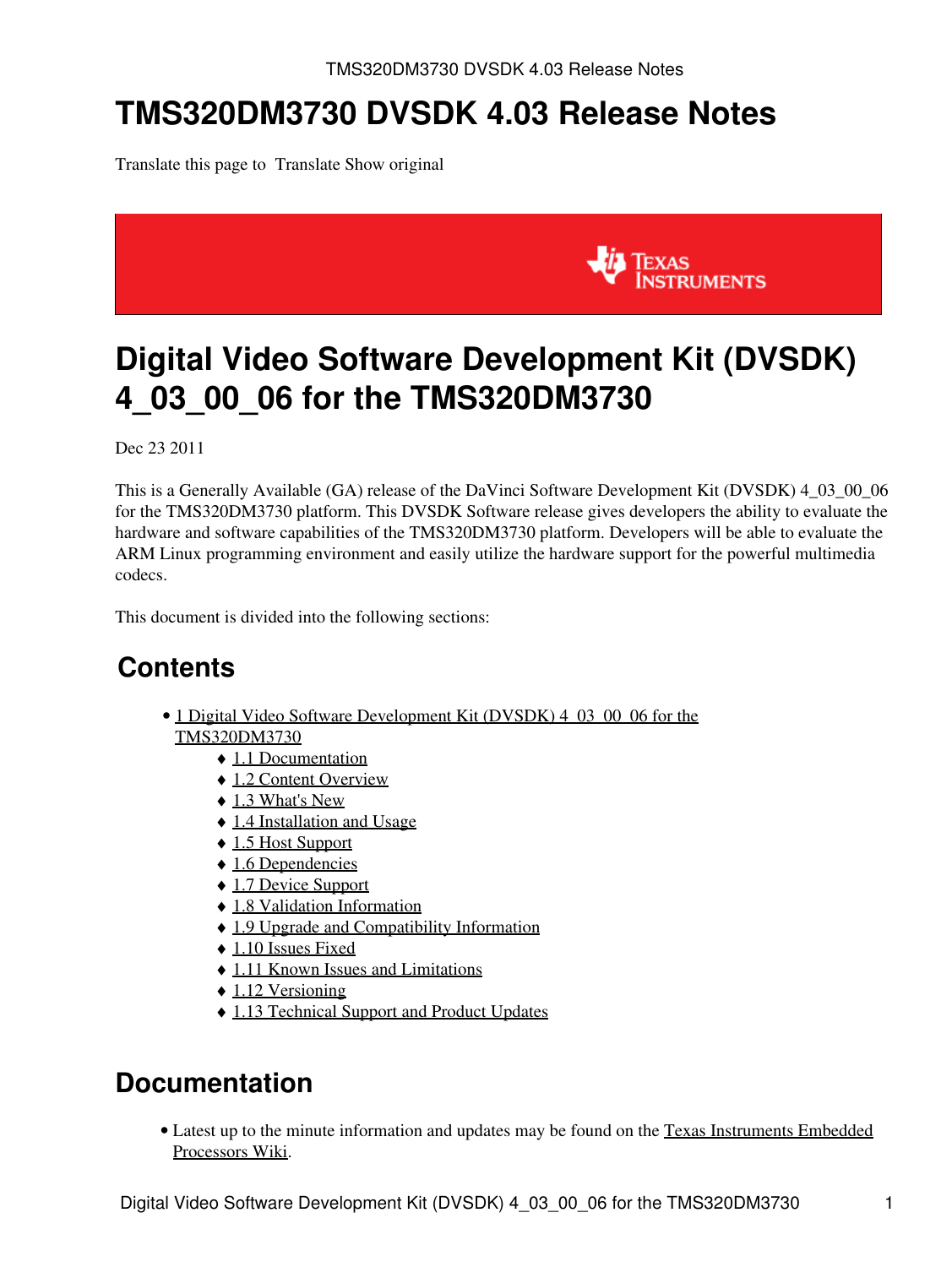- The *Quick Start Guide* contains information on how to set up your board for an out of box demo showcase as well as for software development. It is located in the *docs/* folder in the DVSDK along with other documentation.
- The *Software Developer's Guide* contains information on how to start developing software on the TMS320DM3730 board and is located in the *docs/* folder in the DVSDK installation along with other documentation.

### <span id="page-1-0"></span>**Content Overview**

The TMS320DM3730 Linux DVSDK includes the following components:

- Platform Support Package
	- $\bullet$  Linux kernel 2.6.37
	- ♦ Boot loaders (u-boot, x-loader)
- Multimedia Package
	- Multimedia Framework Product (MFP) ♦
		- ◊ Codec Engine Framework
		- ◊ Framework Components
		- ◊ Linux Utils (CMEM)
		- ◊ XDAIS (eXpress DSP Algorithm Interoperability Standard)
	- ♦ Davinci Multimedia Application Interface (DMAI)
	- DSP Optimized codecs ♦
		- ◊ Encoders: H.264, MPEG-4, JPEG, G711
		- ◊ Decoders: H.264, MPEG-4, MPEG-2, AAC. JPEG, G711
	- ♦ DSP accelerated Gstreamer TI plugin
- DSP Package
	- ♦ C6000 code generation tool chain
	- ♦ DSP/BIOS Real Time Operating System
	- ♦ DSPLink Inter Processor Communication
	- ♦ C6Accel easy access to DSP accelerated function libraries
	- ♦ C6Run tool to easily run C code on the DSP
- Graphics Package
	- ♦ Neon accelerated Qt/Webkit application framework
	- ♦ 3D Graphics Support

#### <span id="page-1-1"></span>**What's New**

The following high-level features are new from the previous SDKs:

- Linux Kernel 2.6.37
- Migrated to integrated GCC 4.3-based toolchain built from Arago
	- This SDK has changed from using a stand-alone Code Sourcery Lite toolchain to using an ♦ integrated GCC 4.3-based toolchain built from Arago. There is no longer a need to download a separate toolchain as the toolchain and tools can now be found in the linux-devkit directory of the SDK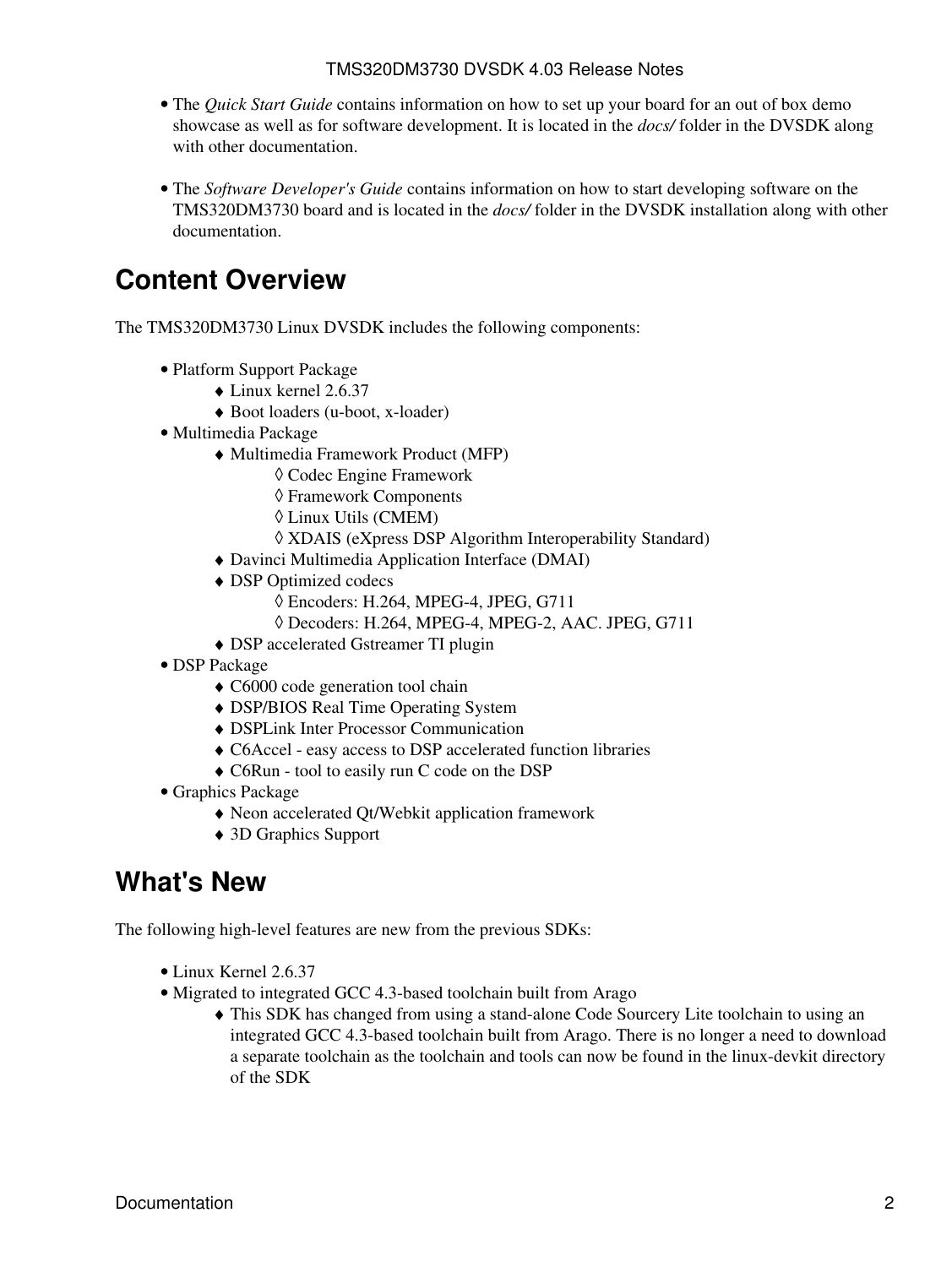### <span id="page-2-0"></span>**Installation and Usage**

The *Software Developer's Guide* contains information on how to start developing software on the TMS320DM3730 device and is located in the *docs/* folder in the DVSDK installation along with other documentation.

# <span id="page-2-1"></span>**Host Support**

This release only supports [Ubuntu 10.04 LTS 32-bit](http://www.ubuntu.com) as your development host.

## <span id="page-2-2"></span>**Dependencies**

QualiTI tool requires the Code Generation Tools XML Output Perl Utility Scripts (CG XML) that is not included in the DVSDK. The CG XML component is available [here](https://www-a.ti.com/downloads/sds_support/applications_packages/cg_xml/index.htm)

# <span id="page-2-3"></span>**Device Support**

This DVSDK supports the TMS320DM3730 EVM

# <span id="page-2-4"></span>**Validation Information**

This release has been tested with DM3730 ES 1.2 Silicon with EVM Base board revision G and processor card version C.

# <span id="page-2-5"></span>**Upgrade and Compatibility Information**

All the applications migrating to this DVSDK from DVSDK 04.02.00.06 should be ensured to work with kernel 2.6.37

# <span id="page-2-6"></span>**Issues Fixed**

• SDOCM00087275 - 3D-Graphics demo do not run issues with few of the Parts shipped recently

## <span id="page-2-7"></span>**Known Issues and Limitations**

- SDOCM00087435 VLIB mixtureOfGaussians test case fails for C6accel sample app
- SDOCM00087477 Not able to close matrix GUI from command line
- SDOCM00087648 Due to 180 degree default rotation 2D Graphics demos needs to be operated (key press) in 180 degree rotated way
- SDOCM00087668 DMAI loopback\_copy application fails with error message for lcd and dvi options.
- SDOCM00087673 DMAI -> video\_loopback\_resize application fails with error message.
- SDOCM00087698 gst pipeline won't work when TIDmaiVideoSink is used
- SDOCM00087705 clean for matrix & gstreamer\_ti is not part of make clean target
- SDOCM00087722 With the rebuilt uImage Getting error "cfg80211: disagrees about version of symbol module\_layout"